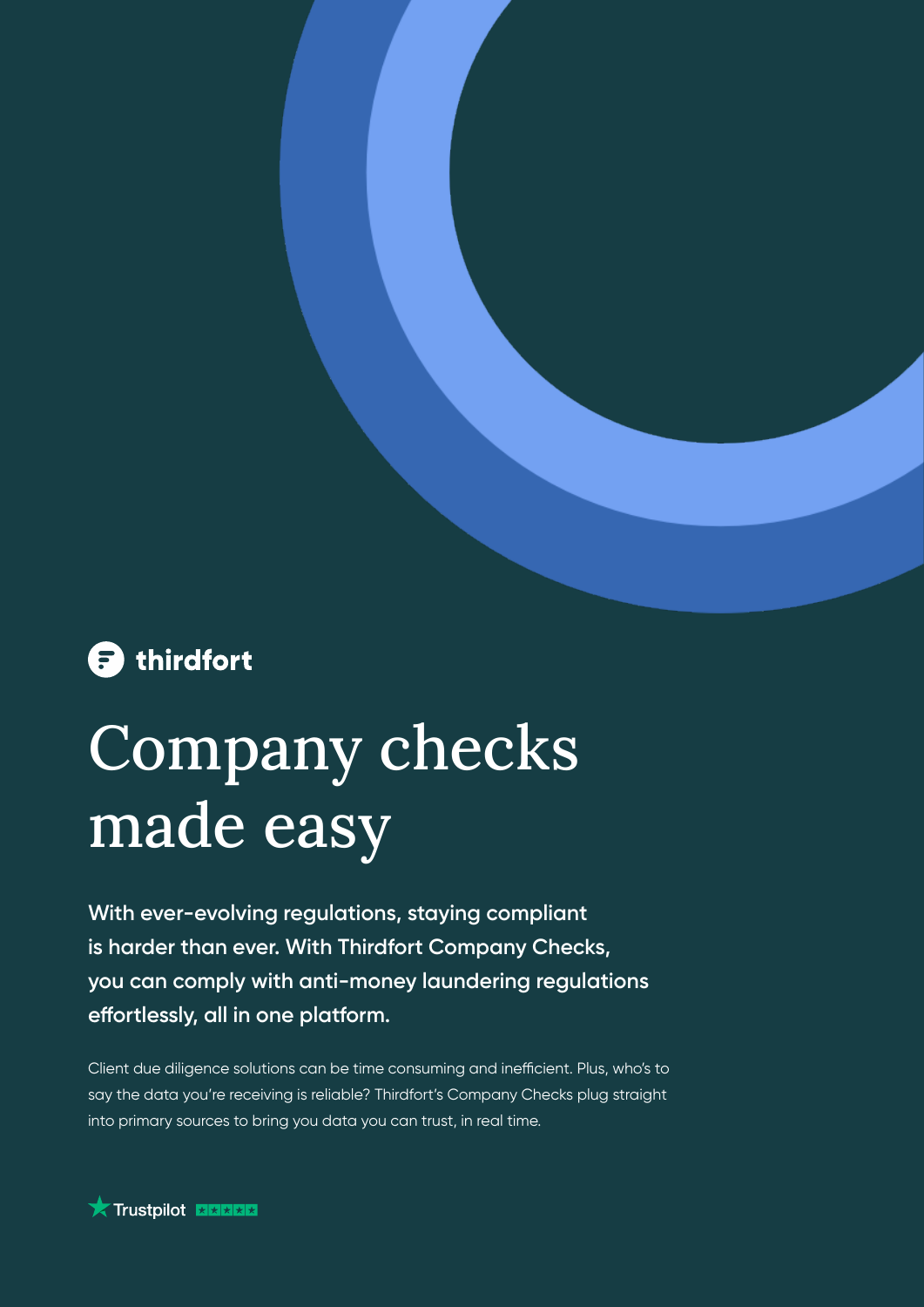### Three steps to seamless client due diligence





#### **Order business checks from one place**

Complete comprehensive UK and international business checks via Thirdfort. We verify corporate clients wherever they are based with full sanctions and adverse media screening and Ultimate Beneficial Owner (UBO) discovery.



Select the reports you need and get access to business data from commercial registers around the world. Real time access to live information means you can turn compliance into a competitive advantage.



#### **All results in one comprehensive report**

From submitting the request to receiving the report, checks are completed in minutes and results are presented in an easy to read report, which can be exported for audit proof compliance.



#### **What is 'live data'?**

Most AML solutions rely on information from static, out of date databases. Thirdfort uses data straight from the primary source to give real time access to company filings from government registers around the world.